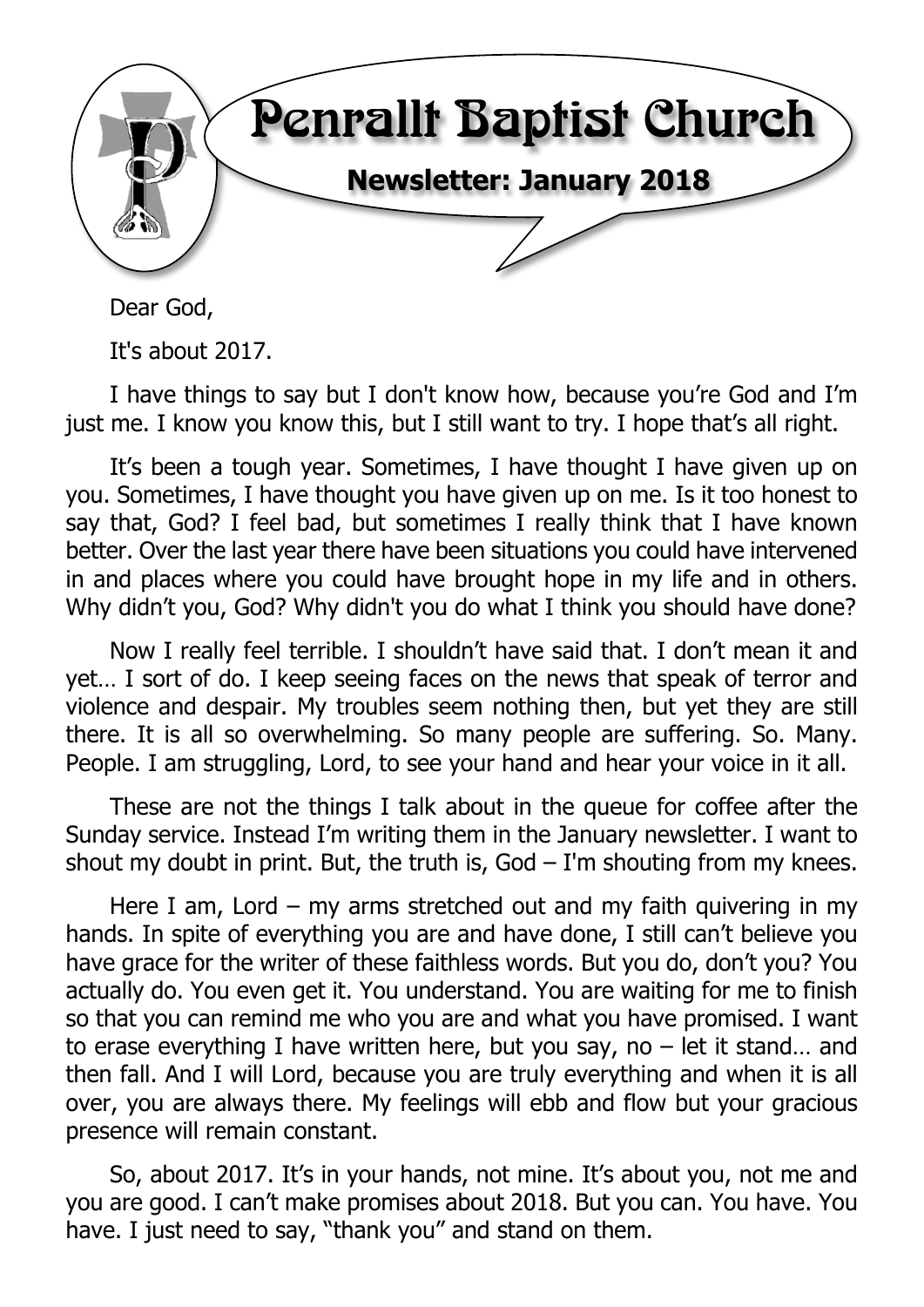"But as for me, it is good to be near God. I have made the Sovereign Lord my refuge; I will tell of all your deeds."(Psalm 73:28; NIV)

**Saturday 27th January: 'Walk Through the Old Testament'** with Paul Keeys. A journey from Genesis to Malachi – 39 books in 6 hours. This journey will follow the historical events as they happened, 77 steps all actively enacted.

It will be an experience not to be missed, bringing the Old Testament to life, revealing how God has influenced His people here on earth and how the people responded to God.

# **Walk through the BIBLE**

**Penrallt Baptist Church**

**Saturday 27th January 2018**

10:00am – 4:30pm

**What's the big idea? Putting together The BIG PICTURE Of the Bible**

Bringing the Bible to life **OLD TESTAMENT**

Tickets for the event are available from the Walk Through the Bible website (www.bible.org.uk) or at the door for  $£14$ , but you can get them for just  $£10$ by booking in advance through the Penrallt office; the ticket price includes a workbook; please bring a packed lunch. Please speak to Neil or Magnus if you would like to book a ticket (NB you will need to pay before you receive one!). Children aged 11–16 can attend for free if accompanied by an adult (but will not receive a workbook unless buying a ticket). The event is not suitable for younger children.

Advance notice: there will be a similar event for the New Testament on Saturday 3rd March.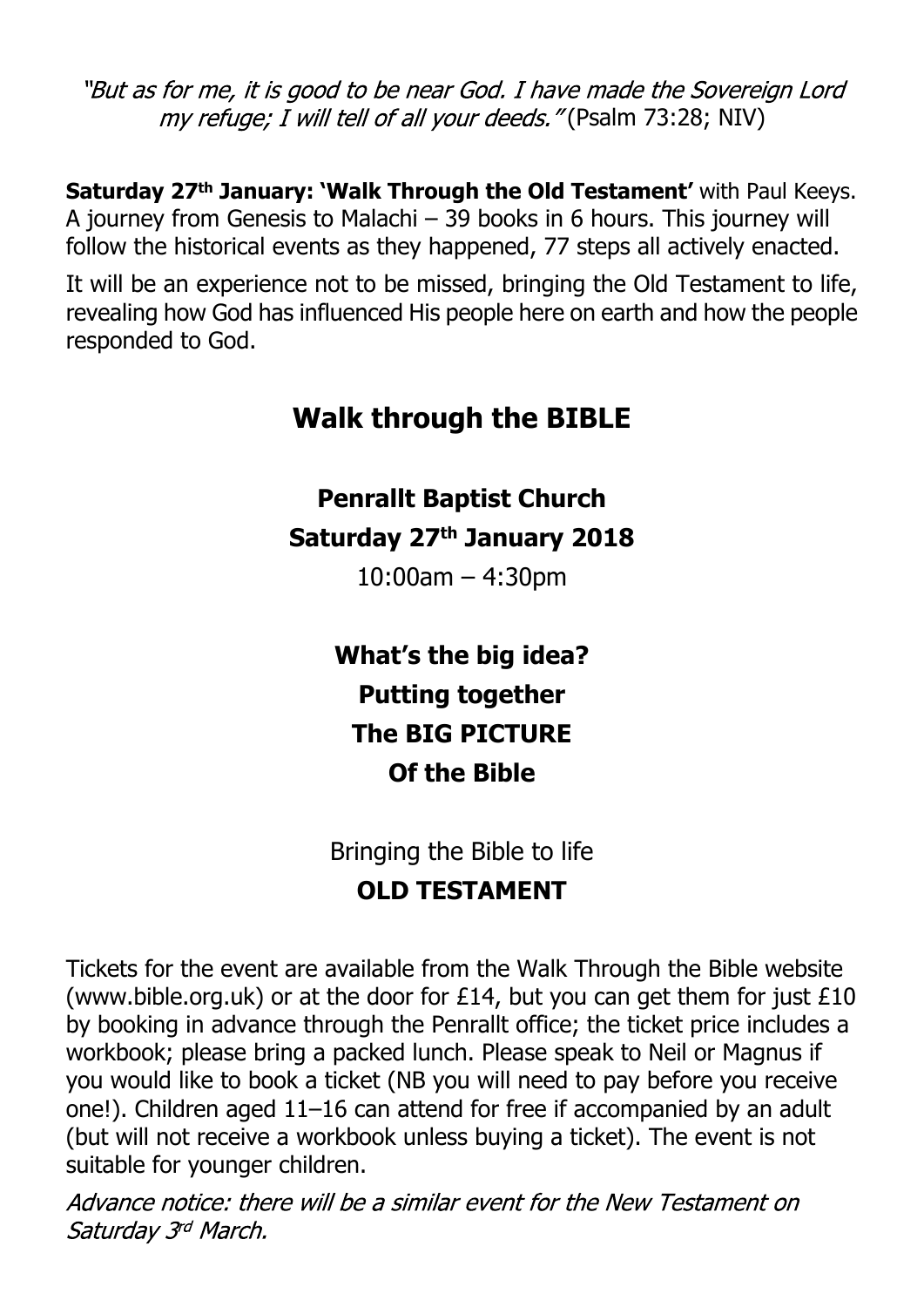# **Services This Month**

We are delighted to have our minister, Freddy, back with us briefly before he returns to London for surgery later in the month. We also look forward to welcoming our mission partner, Kathy Russell, as she completes her service with BMS. The other speakers this month are all church members. In the evening services towards the end of the month we will begin an occasional series on the book of 1 Timothy.

# **7th January**

| 10:30am | Speaker: Freddy Farias-Palacios     |              |  |  |
|---------|-------------------------------------|--------------|--|--|
|         | <b>Being real with God</b>          | Psalm 73:28  |  |  |
| 6:00pm  | <b>Communion Service</b>            |              |  |  |
|         | Speaker: Freddy Farias-Palacios     | John 13:1–17 |  |  |
|         | The challenge of sharing God's love |              |  |  |

# **14th January**

- 10:30am Healing / Thanksgiving Service led by Roshni Verghese and the Pastoral Care Team. **Big God, small voice**
- 6:00pm Speaker: Roger Borlace **Jesus' naming and presentation**

# **21st January**

- 10:30am Speaker: Kathy Russell (BMS) **Legal and justice ministries in Mozambique**
- 6:00pm **Introduction to 1 Timothy**

# **28th January**

|                    | 10:30pm Communion Service        |                     |
|--------------------|----------------------------------|---------------------|
|                    | Speaker: Donald Poirot           |                     |
|                    | <b>Remember Me</b>               | 1 Corinthians 11:24 |
| 6:00 <sub>pm</sub> | Speaker: Magnus Forrester-Barker |                     |
|                    | Stay put $-$ stay focused        | 1 Timothy 1:3–11    |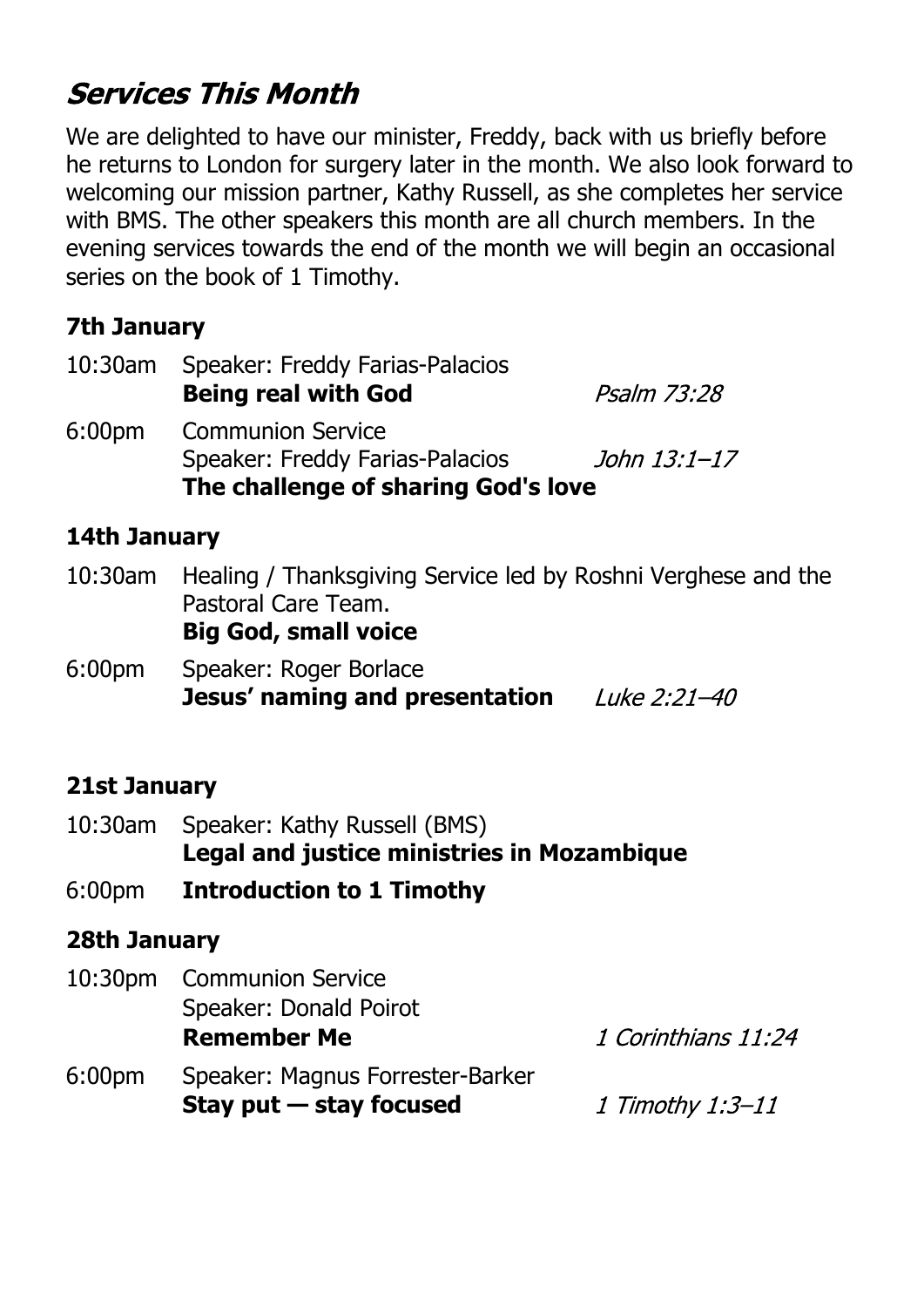# **Dates for Your Diary**

| <b>Saturdays</b>    | 8:30am             | Prayer meeting in the Twrgwyn Room.                                                                     |
|---------------------|--------------------|---------------------------------------------------------------------------------------------------------|
| <b>Wednesday 3</b>  | $10:30$ am         | Men's prayer meeting followed by coffee.                                                                |
| <b>Monday 15</b>    | 10:30am            | Church Walk at Bryncir.                                                                                 |
| Thursday 18         | 7:30 <sub>pm</sub> | Week of Prayer for Christian Unity (WPCU)<br>Opening Service at Emaus.                                  |
| <b>Monday 22</b>    | 7:30 <sub>pm</sub> | WPCU service at Berea Newydd.                                                                           |
| <b>Wednesday 24</b> | $10$ am $-4$ pm    | WPCU prayer day for refugees & climate<br>change at Bangor Arts Initiative Gallery<br>(Deiniol Centre). |
| <b>Thursday 25</b>  | 7:30pm             | Monthly prayer meeting in the<br>chapel.                                                                |
| <b>Friday 26</b>    | 7:30 <sub>pm</sub> | WPCU service at Our Lady & St James<br>(co-hosted by Penrallt).                                         |
| <b>Saturday 27</b>  |                    | 10am-4:30pm Walk Through the Old Testament.                                                             |
| <b>Monday 29</b>    | 7:30 <sub>pm</sub> | Missions Group prayer meeting at Sarah<br>Jackson's house.                                              |

Please see the Noticeboard section of this newsletter for more about many of these events. The Walk Through the Old Testament event is described on p2.

# **News of People**

Our Minister, Freddy Farias-Palacios, is with us for the start of the month but is due to be returning to London for surgery on  $9<sup>th</sup>$  January. Our prayers go with him and we look forward to his return to Bangor as soon as possible.

Lesley Jackson is due to be having surgery towards the end of the month and Eve Malone is still going through chemotherapy. James Goodman has pneumonia. Please hold them all in your prayers.

Congratulations to Roshni Verghese on the birth of her latest grandchild, Micah, born to Emma and Thierry shortly before Christmas.

# **Children's Birthdays in January**

25th: Rebecca Gao

### **Deadline for next month's newsletter: Sunday 21st January.**

Please send information to Magnus (office@penrallt.org; 01248 353355). All notices should be submitted in writing (preferably by email) as early as possible.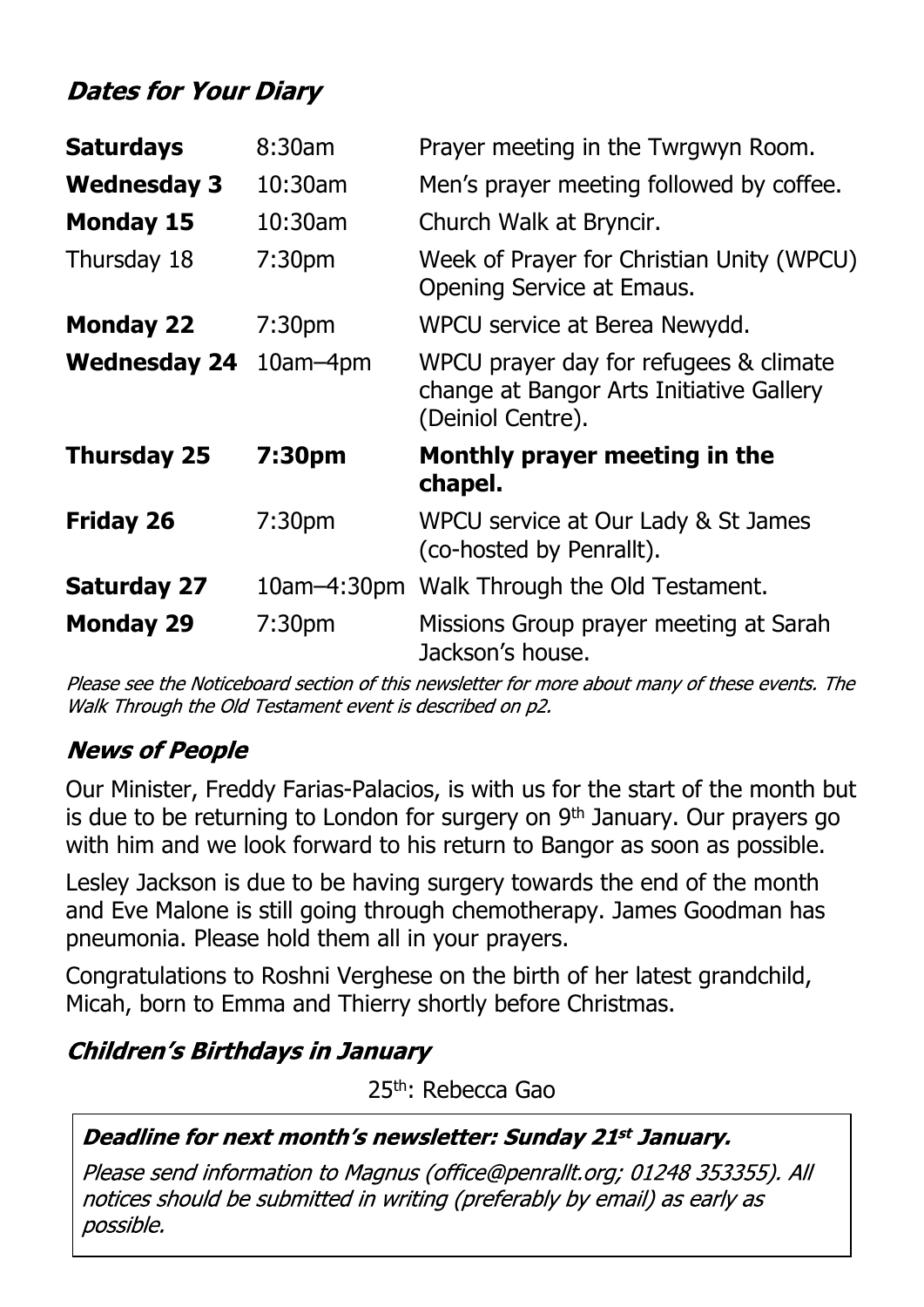# **Homegroups**

Many of our folk meet in small groups during the week for Bible study, prayer and fellowship. We encourage you to join one of these groups if you are able to.

NB homegroups generally do not meet on the week of the monthly prayer meeting and may not meet all other weeks - please check with the homegroup facilitator. All phone numbers below have the 01248 area code.

| <b>Day</b> | <b>Time</b>            | <b>Group Name</b>             | <b>Contacts</b>                                     |
|------------|------------------------|-------------------------------|-----------------------------------------------------|
| <b>Tue</b> | 7:30 <sub>pm</sub>     | <b>Nilgiri</b>                | Joan Beer (353874)                                  |
| <b>Tue</b> | 7:30 <sub>pm</sub>     | Tyddyn Isaf<br>(Menai Bridge) | <b>Magnus Forrester-Barker</b><br>(717570)          |
| <b>Wed</b> | 2:00 <sub>pm</sub>     | Carers                        | Carol Morris (208407)                               |
| <b>Wed</b> | 7:30 <sub>pm</sub>     | <b>Nomads</b>                 | Pat & Roger Borlace (713146)                        |
| <b>Thu</b> | 10:30am                |                               | Llanfairpwll (am)   Sue & Lawrence Moss<br>(713793) |
| <b>Thu</b> | 7:30 <sub>pm</sub>     |                               | Llanfairpwll (pm)   Sue & Lawrence Moss<br>(713793) |
| <b>Thu</b> | 7:30 <sub>pm</sub>     | <b>Ogwen Valley</b>           | Brian & Kate Wheatcroft<br>(602516)                 |
| <b>Fri</b> | $10:30$ am-<br>12:30pm | The Lydias                    | Freda Birchall (371316)<br>Lesley Jackson (680330)  |

# Noticeboard:

#### *◊* **Church Lunch th**

We will, as usual, have a church lunch on the first Sunday of the month. Please bring enough buffet-style food for yourself and a few others.

### *◊* **Church Walk**

Monday 15th January  $10:30$ am

The walk will be an easy linear walk along Lon Goed, an ancient tree lined track. It's about 8 km long, starting at Bryncir (A487, Caernarfon to Porthmadog road) and finishing near Afon Wen. Meet at 10:30 in the carpark at the end of Lon Efion cycle track. It's signposted, turn right in the middle of the village. The first third is along country lanes then on to Lon Goed which is a bit wet in places. (Boots preferable.) As usual bring a packed lunch and your bus pass if you have one. It might be possible to go back to Criccieth on the bus. Further details from Ian and Mari. (421783).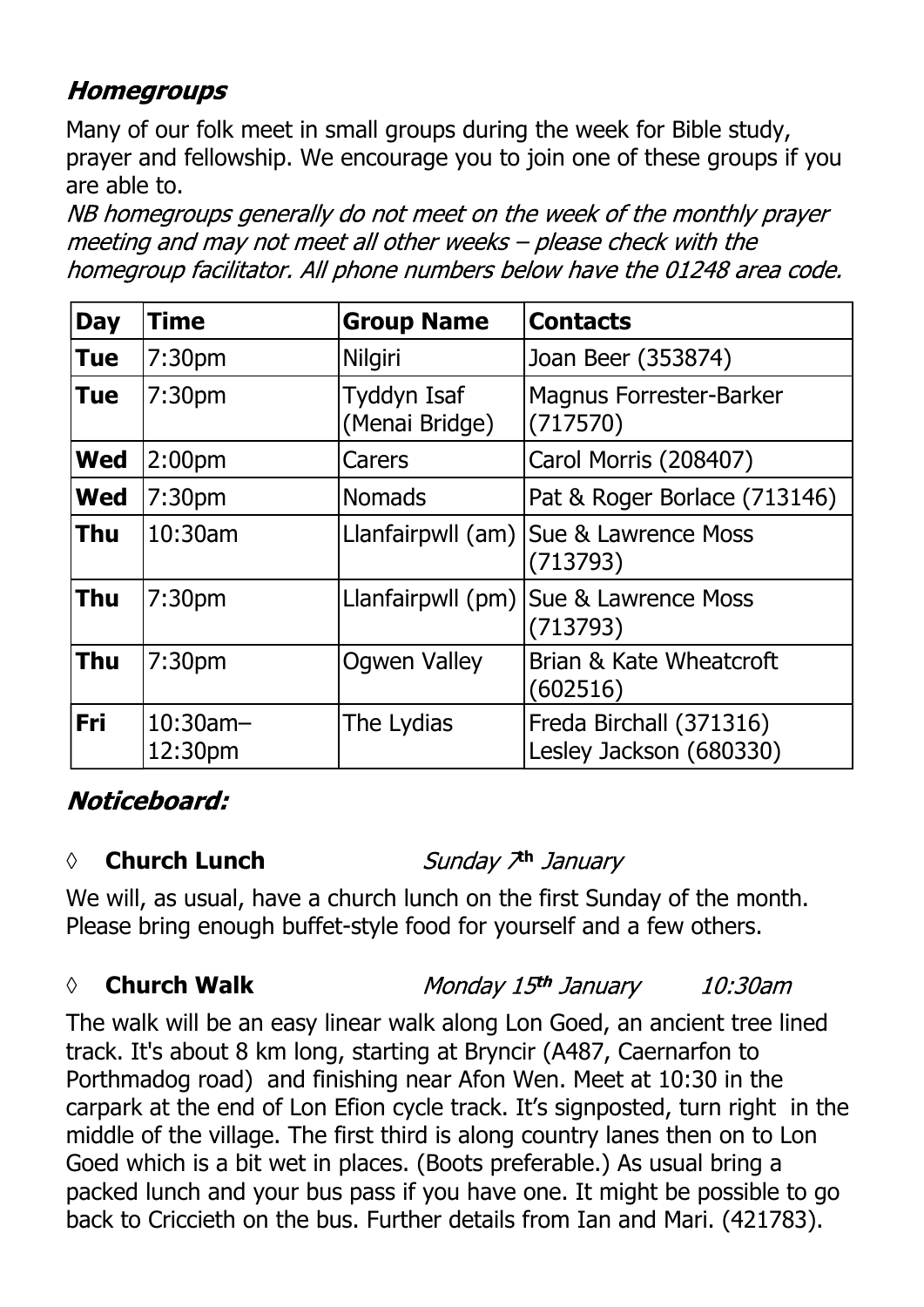# *◊* **Faith Café**

Sundays

4–5:45pm

Faith Café, aimed principally at students, runs before the evening service during university term-time. It is a place to meet around free hot drinks, soup, bread and a variety of cheeses, to chat, play games and talk faith  $-$  a chilled out space that's perfect to bring your flatmates to. For more information about this and other student activities, please speak to Matt Dawson, our student co-ordinator (students@penrallt.org). Faith Café for this term will start on  $21<sup>st</sup>$  January (*TBC*).

#### *◊* **Monthly Prayer Meeting** Thursday 25th January 7:30*pm*

Our monthly mid-week prayer meetings are for the whole congregation and all are warmly encouraged to attend. The meetings usually take place in the chapel, and last about an hour. The next meeting after this is due to be on Tuesday 13th February. We also have a weekly prayer meeting on Saturday mornings at 8:30am, which usually lasts slightly less than one hour.

# **◊ Pastoral Help**

If you have issues of concern about your own or someone else's welfare, please contact a member of the Pastoral Care team: Adrienne Ferrada; Gwen Hicks (353648); Geoff Moore (410582); Lawrence Moss (713793); Judy Stammers (364394); Helen Thomas (600174); Roshni Verghese (07967 320048).

# **◊ Pray for Penrallt Every Day**

We believe in prayer and encourage people to pray. You can send prayer request to our electronic diary via office@penrallt.org (there are also prayer cards in the church porch that you can fill in). Better still, you can receive the prayer diary straight to your inbox every Monday (or occasionally on Tuesdays) by emailing the office now and requesting to be put on the list. For more immediate and interactive sharing of prayers, search on Facebook for Penrallt Prayer Point and send a request to join our group.

# **◊ Rough Sleepers**

The church's policy is not to give money directly to the rough sleepers in Upper Bangor. You will find brown envelopes in the porch for a gift that will buy meal vouchers which are distributed to rough sleepers by the Cathedral; this certainly would be a more meaningful form of help.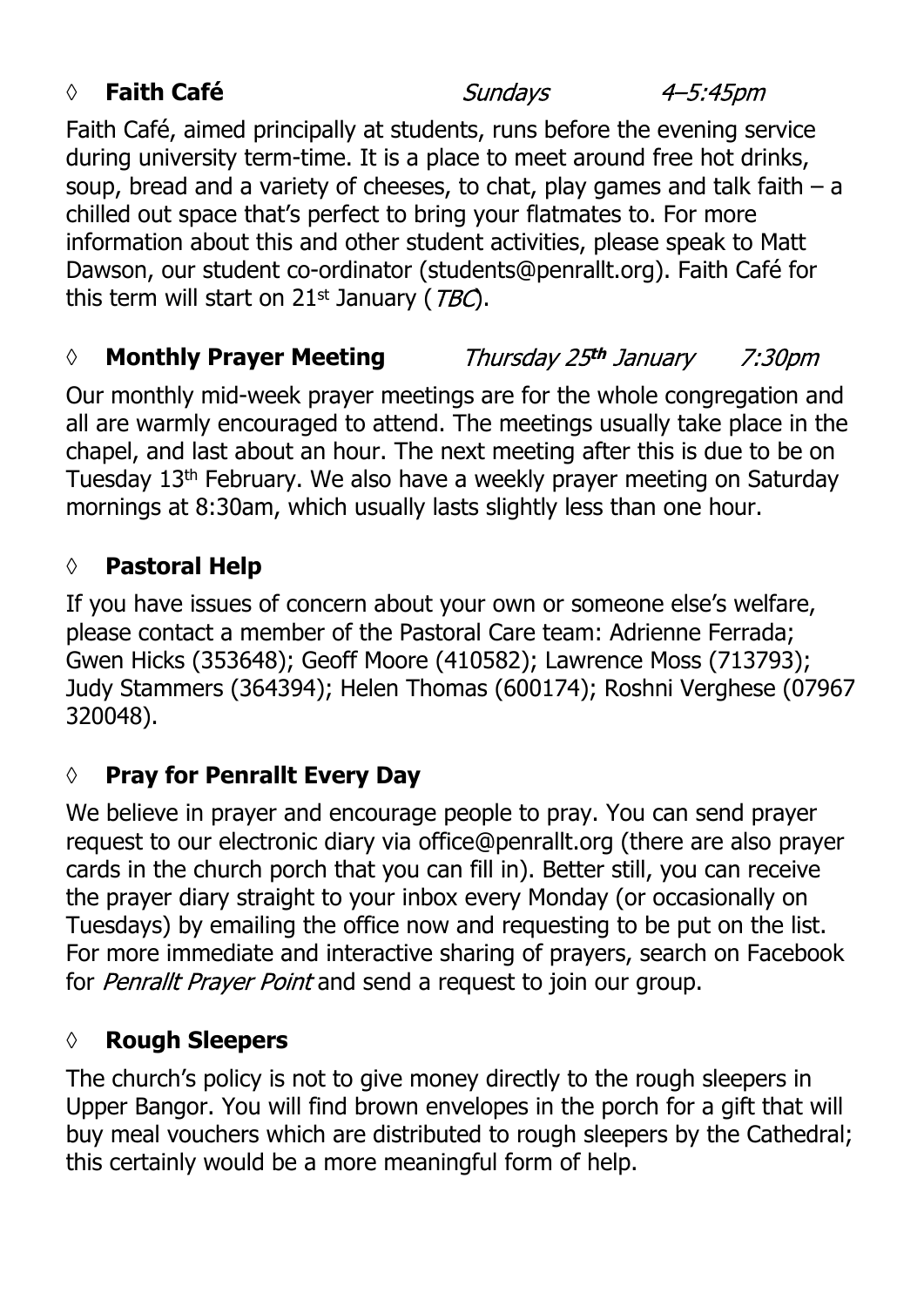# **◊ Sunday Afternoon Services**

We usually visit residential homes in the area once a month on a Sunday afternoon, alternating between Haulfre (in Llangoed, near Beaumaris, starting at 2:15pm) and Plas Garnedd (in Llanberis, starting at 2:45pm), usually on the first Sunday. This month we will be going to **Plas Garnedd** on 7th January.

# **◊ Used stamps for Baptist Missionary Society**

BMS World Mission can raise funds from the sale of used postage stamps (as well as coins, medals, & other collectibles). PLEASE trim stamps leaving about a ¼ inch border. Packets of stamps may be left in the church office, clearly marked "Stamps for BMS".

# **◊ Wanted: Christian Aid Organiser for Cytûn**

Bangor Cytûn (Churches Together In Bangor) are looking for a Christian Aid Organiser to oversee the preparations for Christian Aid Week in May (the work needs to begin imminently!) and work with the individual churches' Christian Aid reps. Please speak to Deb or Judy Stammers for more information.

# **◊ Week of Prayer for Christian Unity**

The Week of Prayer for Christian Unity (WPCU) is an annual event observed by churches across the world in mid-January, when we come together to pray and discuss contemporary issues faced by the global church. This year's theme is That All May Be Free and is based on material prepared by churches in the Caribbean. Details of the events in Bangor (which run over slightly more than a week this year!) are listed in the *Dates for your Diary* section earlier in this newsletter. More information about WPCU can be found at https://ctbi.org.uk/week-of-prayer-for-christian-unity-2018/

# **Advance Notice - Forthcoming Events in February**

Please note the following dates of events that will be described in more detail in the February newsletter:

Thursday 8th February – Cytûn AGM at Penrallt, 7:30pm. Guest speaker: Rev. James Morgan, Chaplain of HM Prison Berwyn.

Saturday  $24<sup>th</sup>$  February – Visit of Rev. Dianne Tidball, President of the Baptist Union of Great Britain, to Princes Drive Baptist Church, Colwyn Bay, 9:30am – 4pm. (Free event – bring your own lunch.)